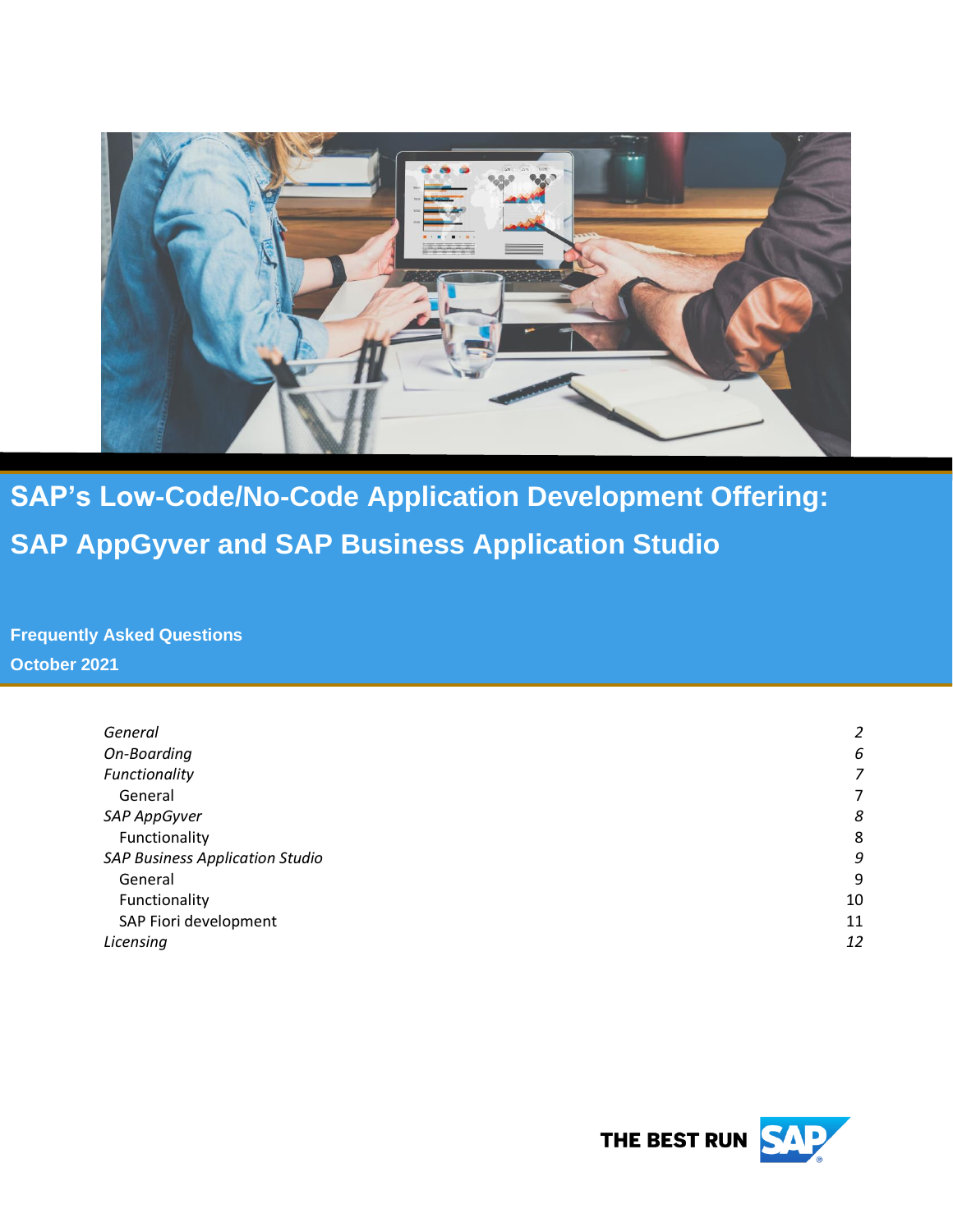<span id="page-1-0"></span>

|                                                          | <b>General</b>                                                                                                                                                                                                                                                                                                                                    |  |
|----------------------------------------------------------|---------------------------------------------------------------------------------------------------------------------------------------------------------------------------------------------------------------------------------------------------------------------------------------------------------------------------------------------------|--|
| <b>What is Low-Code/No-</b><br>Code (LCNC)?              | Low-Code/No-Code (LCNC) is a software development approach providing the ability<br>to build business applications without the need of pro-code development knowledge<br>but by using low-code or even no-code capabilities instead.                                                                                                              |  |
|                                                          | LCNC helps professional and citizen developers build and deliver applications<br>quickly.                                                                                                                                                                                                                                                         |  |
|                                                          | A professional developer is a person who has the ability and expertise to<br>$\bullet$<br>create, maintain as well as upgrade software created for commercial<br>purposes through writing lines of code. Professional developers are often<br>seeking to increase their productivity through low-code development tools.                          |  |
|                                                          | A citizen developer is a user who creates new business applications for<br>$\bullet$<br>consumption by themselves or others using development and runtime<br>environments sanctioned by corporate IT. Citizen developers can leverage<br>mostly visual development tools augmented with occasional scripting or<br>snippets of code.              |  |
| What is the SAP Low-<br>Code/No-Code (LCNC)<br>offering? | SAP's LCNC offering allows developers to develop software with graphical tools<br>instead of writing code. It is comprised of several, integrated solutions such as SAP<br>AppGyver and SAP Business Application Studio (for application development), as<br>well as SAP Intelligent RPA and SAP Workflow Management (for process<br>automation). |  |
|                                                          | To learn more about SAP's LCNC offering, visit the Low-Code Application<br>Development section on SAP Business Application Studio's homepage and the SAP<br>AppGyver homepage                                                                                                                                                                     |  |
| What are the benefits of<br><b>SAP LCNC?</b>             | SAP LCNC application development provides one unified experience that allows<br>every developer to build apps fast, no matter the skill-level, while enabling<br>professional developers to participate and contribute as needed.                                                                                                                 |  |
|                                                          | Accelerated time to value, using support for best practices with industry- and<br>LoB-specific prebuilt content                                                                                                                                                                                                                                   |  |
|                                                          | Enhanced ROI by maximizing existing investments using simplified integrations<br>from SAP                                                                                                                                                                                                                                                         |  |
|                                                          | Increased adoption of new processes and applications                                                                                                                                                                                                                                                                                              |  |
|                                                          | Reduce total cost of development                                                                                                                                                                                                                                                                                                                  |  |
|                                                          |                                                                                                                                                                                                                                                                                                                                                   |  |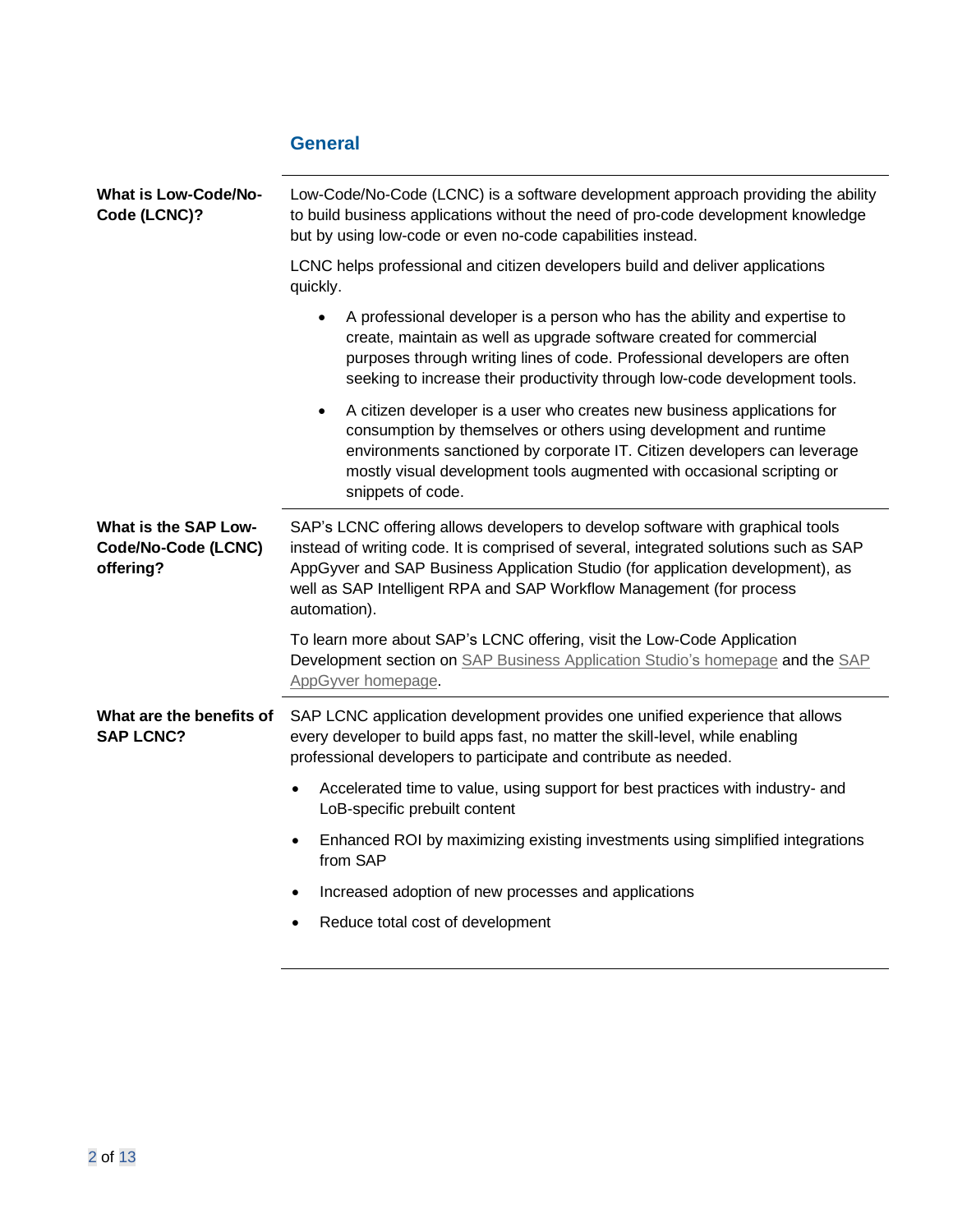| Why does SAP offer<br>two tools for LCNC app<br>development (SAP<br><b>AppGyver and SAP</b><br><b>Business Application</b><br>Studio)? | Developers, citizen developers and other app creator personas need tools which<br>cater to their skillsets, expectations, and desired outcomes. Therefore, SAP offers<br>tools that meet the needs of each persona addressing its skillset. The no-code area is<br>perfectly covered by SAP AppGyver with its inbuilt guidance and learning system,<br>which lowers the entry barrier for the non-technical developer. Low-code, is covered<br>by SAP Business Application Studio, which provides a simplified application<br>development journey. This approach allows to champion change across the<br>business, i.e., professional developers can support citizen developers whenever they<br>are needed without changing the development environment |  |
|----------------------------------------------------------------------------------------------------------------------------------------|----------------------------------------------------------------------------------------------------------------------------------------------------------------------------------------------------------------------------------------------------------------------------------------------------------------------------------------------------------------------------------------------------------------------------------------------------------------------------------------------------------------------------------------------------------------------------------------------------------------------------------------------------------------------------------------------------------------------------------------------------------|--|
| Is SAP's LCNC offering<br>available for<br>partners/customers<br>and production<br>tenants?                                            | Both SAP AppGyver and SAP Business Applications Studio are generally available<br>for customers and partners as of September 2021.                                                                                                                                                                                                                                                                                                                                                                                                                                                                                                                                                                                                                       |  |
| Is SAP's LCNC offering<br>available for test and<br>evaluation?                                                                        | Business Application Studio (BAS) for low-code development is available for test<br>and evaluation by leveraging SAP BTP Free-Tier.                                                                                                                                                                                                                                                                                                                                                                                                                                                                                                                                                                                                                      |  |
| <b>Is SAP Business</b><br><b>Application Studio</b><br>available for test and<br>evaluation?                                           | Note that:<br>BAS for low-code development is available in regions where the LCNC<br>$\circ$<br>offering is available.<br>SAP BTP Free-Tier is available for Factory accounts.<br>$\circ$                                                                                                                                                                                                                                                                                                                                                                                                                                                                                                                                                                |  |
| <b>Is SAP AppGyver</b><br>available for test and<br>evaluation?                                                                        | SAP AppGyver is available for test and evaluation through the Community<br>Edition.<br>Note that:<br>SAP AppGyver Community Edition is accessed directly via appgyver.com.<br>$\circ$<br>Going forward, SAP AppGyver is also planned to be provided as a Free-Tier<br>$\circ$<br>offering on SAP BTP.                                                                                                                                                                                                                                                                                                                                                                                                                                                    |  |
| In which SAP BTP<br>environment is the<br><b>LCNC</b> offering<br>available?                                                           | SAP AppGyver and SAP Business Application Studio are available with the SAP<br>Extension Suite, part of SAP BTP.                                                                                                                                                                                                                                                                                                                                                                                                                                                                                                                                                                                                                                         |  |
| <b>Which Infrastructure-</b><br>as-a-Service (laaS)<br>providers are<br>available?                                                     | SAP' LCNC offering is currently available in AWS Frankfurt (EU10) with planned<br>expansion to additional regions and laaS providers.<br>For an updated list of laaS providers and regions, see SAP LCNC on SAP BTP's<br>service catalog, under the Pricing tab. In this tab you can find the availability of the<br>LCNC offering with the various laaS and regions per service plan.                                                                                                                                                                                                                                                                                                                                                                   |  |
| Is SAP's LCNC offering<br>available for local<br>installation?                                                                         | Both SAP AppGyver and SAP Business Application Studio are hosted environment<br>(cloud) for productive use.                                                                                                                                                                                                                                                                                                                                                                                                                                                                                                                                                                                                                                              |  |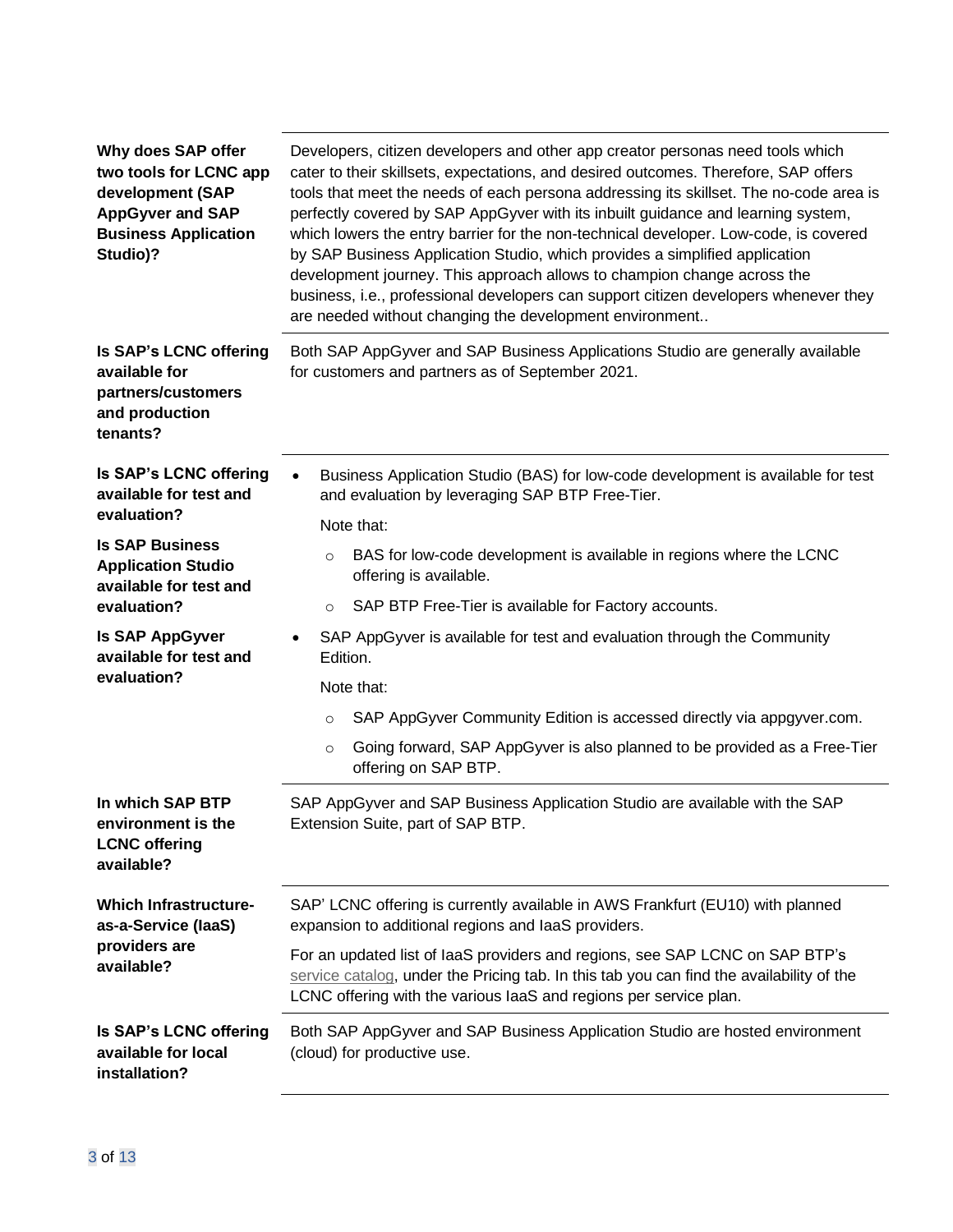**How enterprise ready are SAP AppGyver and SAP Business Application Studio?**

#### **Security:**

- SAP AppGyver and SAP Business Application studio rely on SAP BTP infrastructure for authentication and secure connectivity to different systems, e.g. SAP Gateway or other components, e.g. user workspace. As part of the platform, the tools adhere to the SAP standard terms and conditions for cloud products related to data protection and privacy. SAP AppGyver and SAP Business Application can use any Identity provider (IdP) including customer defined IdPs and use the SAP Cloud Connector for secure connection to on-premise systems.
- SAP AppGyver and SAP Business Application rely on authorization checks done by other systems, e.g. SAP Gateway and user workspace.
- For more information refer to SAP Business Application Studio Security [Guide](https://help.sap.com/viewer/9d1db9835307451daa8c930fbd9ab264/Cloud/en-US/7b2bdd5e38e64f129988b86e8e2836e3.html)**.**

### **Privacy**

Your account in SAP BTP is strictly separated from other customers' accounts and other customers' data. Customers have every right on their data and coding, e.g. regarding intellectual property.

Your on-premise business data is not stored in SAP BTP unless you decide to store it outside the on-premise system. Your application coding is stored in the individual developer's workspace of SAP AppGyver, or SAP Business Application Studio, on the platform. If pushed to a Git repository it is stored in that Git repository.

### **Personal Data**

The [Personal Data Processing Agreement for SAP Cloud Services](https://www.sap.com/about/trust-center/agreements/cloud/cloud-services.html?search=Data%20Processing&sort=latest_desc) is general and applies to all cloud services from SAP.

In addition, refer to:

- SAP Business Application Studio [data privacy statement.](https://help.sap.com/viewer/27cdd13effac49f7839d9cc74fe5223f/Cloud/en-US/d286c063c8cb4aa687ce5c07da58d2ea.html)
- SAP AppGyver's [Term of Service,](https://www.appgyver.com/tos) section 15 "Customer Data and Processing of Personal Data".

### **Administration / Configuration:**

Settings for the development environment can be easily maintained and controlled centrally from the SAP BTP cockpit.

#### **Lifecycle Management:**

SAP's LCNC offering supports the entire application lifecycle, from development and testing to deployment.

### **Installation/Supportability:**

SAP LCNC's offering is hosted on SAP BTP provides a low TCO environment (zero installation and update).

### **Integration:**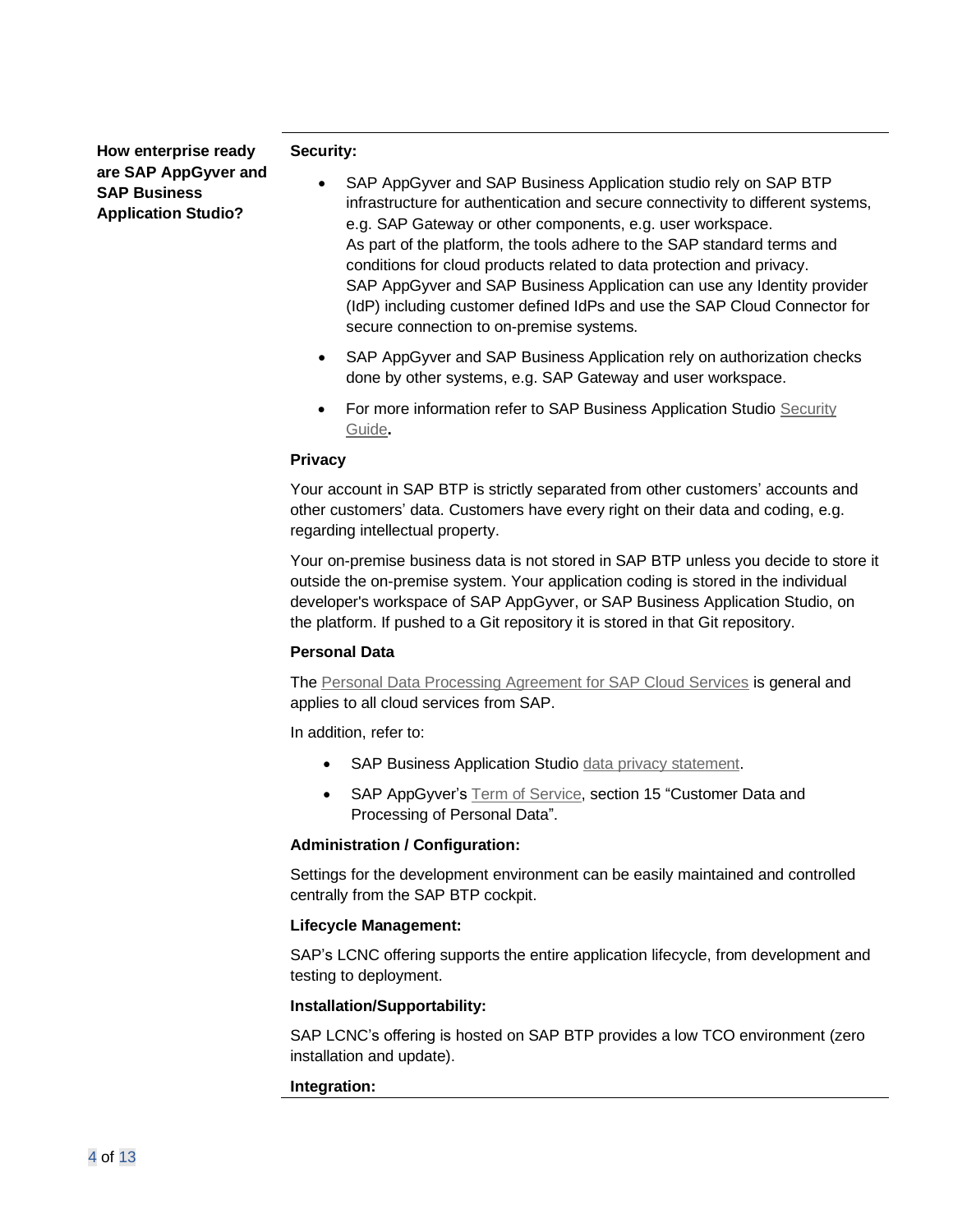|                                                                                                                    | SAP's LCNC offering enables seamless integration with other SAP BTP capabilities<br>like SAP Launchpad and SAP BTP Mobile Services. SAP's LCNC offering also<br>securely connects to your SAPUI5 ABAP Repository to enable consumption of<br>business data. |  |
|--------------------------------------------------------------------------------------------------------------------|-------------------------------------------------------------------------------------------------------------------------------------------------------------------------------------------------------------------------------------------------------------|--|
| <b>What offline features</b>                                                                                       | You need to be online to be able to work with SAP's LCNC offering.                                                                                                                                                                                          |  |
| are included (i.e. when<br>data connection is                                                                      | <b>SAP Business Application Studio</b><br>$\bullet$                                                                                                                                                                                                         |  |
| temporarily lost)?                                                                                                 | An auto-save feature is available. It allows a user to have the<br>$\circ$<br>changes in all open documents saved automatically at preset<br>intervals. This should be enabled in the preferences.                                                          |  |
|                                                                                                                    | In addition, SAP Business Application Studio enables session<br>$\circ$<br>restoration in case of session loss, session timeout and connectivity<br>issues.                                                                                                 |  |
|                                                                                                                    | SAP AppGyver                                                                                                                                                                                                                                                |  |
|                                                                                                                    | Local caching of business data is supported. Broader, enterprise<br>$\circ$<br>offline features are supported by Mobile Development Kit and SAP<br>Mobile Services. Further integration between Mobile Services and<br>SAP AppGyver is on the roadmap.      |  |
| Is it possible to import<br>a project from SAP<br><b>AppGyver to SAP</b><br><b>Business Application</b><br>Studio? | No.                                                                                                                                                                                                                                                         |  |
| Is it possible to import<br>a project from SAP<br><b>Business Application</b><br><b>Studio to SAP</b><br>AppGyver? |                                                                                                                                                                                                                                                             |  |
| <b>Which browser</b><br>versions are supported<br>by SAP's LCNC<br>offering?                                       | Check this page in SAP Business Application Studio documentation.                                                                                                                                                                                           |  |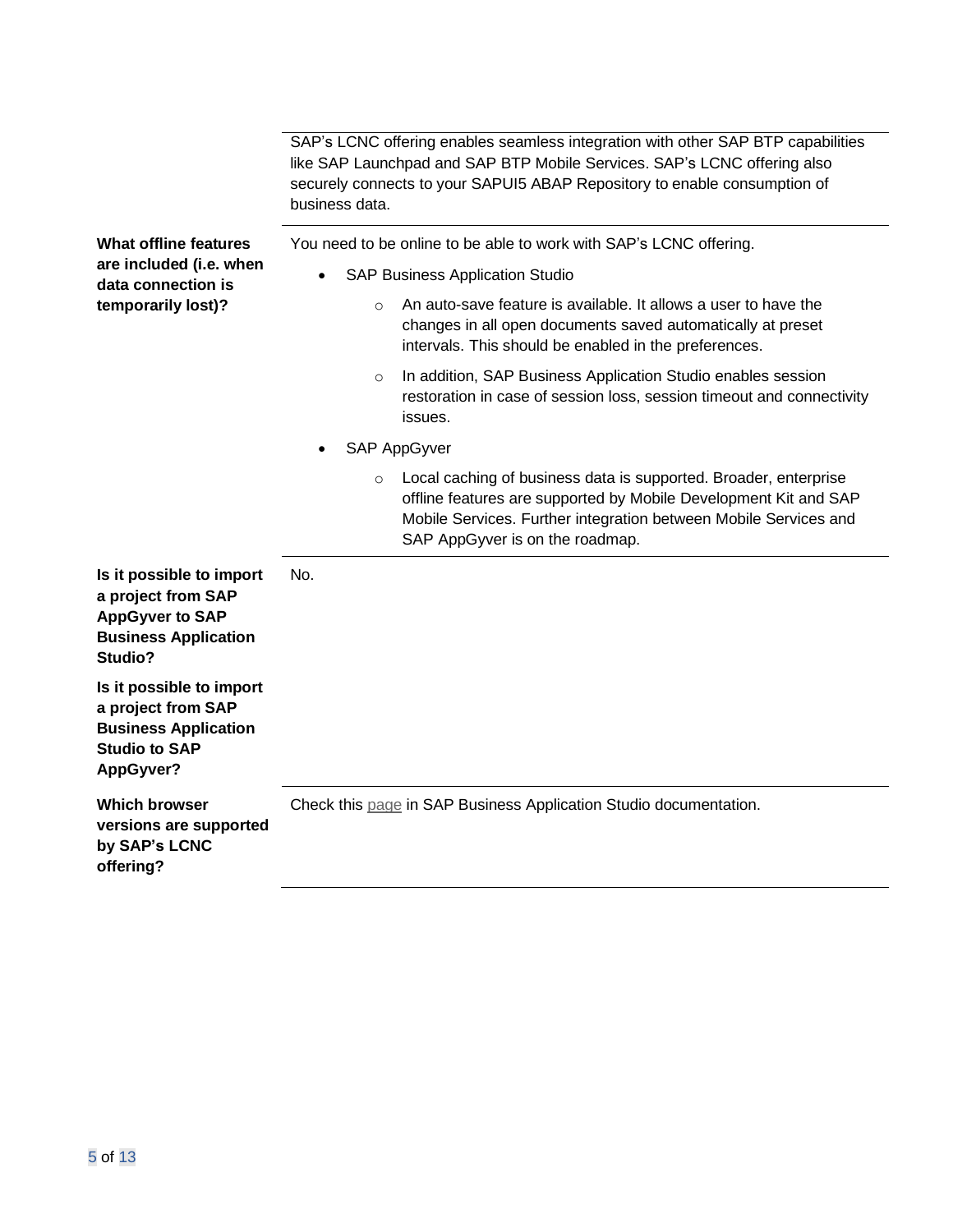## <span id="page-5-0"></span>**On-Boarding**

| <b>How is SAP's LCNC</b><br>offering enabled in the<br><b>Global Account?</b>                    | The easiest way to enable (subscribe) the Global Account to SAP's LCNC offering is<br>to run the LCNC booster. Boosters are a set of guided interactive steps that enable<br>you to select, configure, and consume services on SAP BTP to achieve a specific<br>technical goal. You can access them directly from your desired global account in the<br>SAP BTP cockpit, by choosing "Boosters" in the navigation menu. |
|--------------------------------------------------------------------------------------------------|-------------------------------------------------------------------------------------------------------------------------------------------------------------------------------------------------------------------------------------------------------------------------------------------------------------------------------------------------------------------------------------------------------------------------|
|                                                                                                  | Once the booster completes, users with the developer role will have access to the<br>LCNC Lobby. From the Lobby, users will be able to manage their applications<br>lifecycle.                                                                                                                                                                                                                                          |
| Does the LCNC offering<br>require a new<br>subaccount?                                           | Using the LCNC booster on SAP BTP will generate a new subaccount for the LCNC<br>offering.                                                                                                                                                                                                                                                                                                                              |
|                                                                                                  | The LCNC offering can be manually enabled in an existing subaccount. For more<br>information on how to enable services on SAP BTP refer to SAP Business<br>Technology Platform guide.                                                                                                                                                                                                                                   |
| How do I access SAP<br><b>Business Application</b><br><b>Studio for low-code</b><br>development? | SAP Business Application Studio for low-code development is only available through<br>the lobby of LCNC.                                                                                                                                                                                                                                                                                                                |
|                                                                                                  | SAP Business Application Studio for pro-code development is available directly from<br>SAP BTP Cockpit.                                                                                                                                                                                                                                                                                                                 |
| Can I access the low-<br>code dev space from<br>the BAS dev space<br>manager?                    | Yes, the low-code dev space appears in the BAS dev space manager. It is intended<br>for supportability.                                                                                                                                                                                                                                                                                                                 |
|                                                                                                  | You can launch the dev space and continue developing the app. When accessing<br>apps developed with low-code in SAP Business Application Studio from the BAS dev<br>space manager, they will be opened in the SAP Business Application Studio<br>professional experience, i.e. not in the low-code development for SAP Business<br>Application Studio.                                                                  |
|                                                                                                  | Note: Modifying an app that was developed with low-code from the standard<br>Business Application Studio may result in inability to continue working on the project<br>through SAP Business Application Studio for low-code development.                                                                                                                                                                                |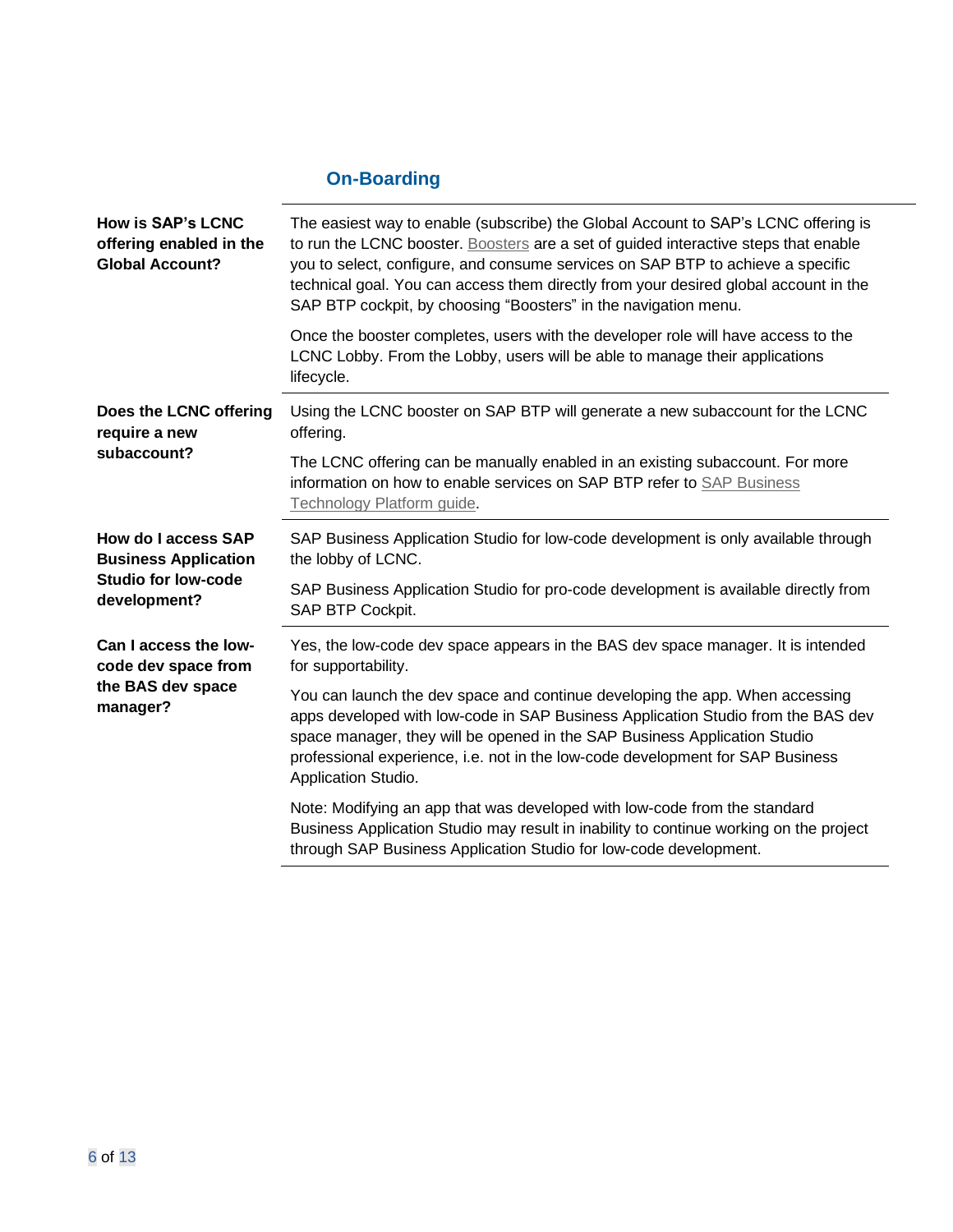## <span id="page-6-1"></span><span id="page-6-0"></span>**Functionality**

|                                                                                   | <b>General</b>                                                                                                                                                |
|-----------------------------------------------------------------------------------|---------------------------------------------------------------------------------------------------------------------------------------------------------------|
| Which development<br>scenarios are supported?                                     | The following are the main supported development scenarios (Low-code<br>development for SAP Business Application Studio):                                     |
|                                                                                   | Standalone, full-stack apps, including:                                                                                                                       |
|                                                                                   | SAP HANA database (SAP HANA Cloud)<br>$\circ$                                                                                                                 |
|                                                                                   | Exposing data from the database as OData services<br>$\circ$                                                                                                  |
|                                                                                   | (optional) Desktop apps using SAP Fiori elements<br>$\circ$                                                                                                   |
|                                                                                   | (optional) Mobile apps using multifactor UIs<br>$\circ$                                                                                                       |
|                                                                                   | Extending SAP S/4HANA, including:                                                                                                                             |
|                                                                                   | SAP HANA database (SAP HANA Cloud)<br>$\Omega$                                                                                                                |
|                                                                                   | Exposing the data from both SAP S/4HANA and the database as OData<br>$\circ$<br>services                                                                      |
|                                                                                   | (optional) Desktop apps using SAP Fiori elements<br>$\circ$                                                                                                   |
|                                                                                   | (optional) Mobile apps using multifactor UIs<br>$\circ$                                                                                                       |
|                                                                                   | <b>Build Extension to existing SAP Business Solutions</b>                                                                                                     |
|                                                                                   | Build extension on top of customers' business solutions, such as<br>$\circ$<br>SuccessFactors, CX or others by accessing provided APIs                        |
|                                                                                   | For more information and additional scenarios, refer to SAP Business Application<br>Studio documentation for Development Scenarios and Additional Extensions. |
| What kind of deployment<br>options are provided by<br><b>SAP's LCNC offering?</b> | SAP's LCNC offering comes with integrated deployment options for SAP BTP,<br>Cloud Foundry environment.                                                       |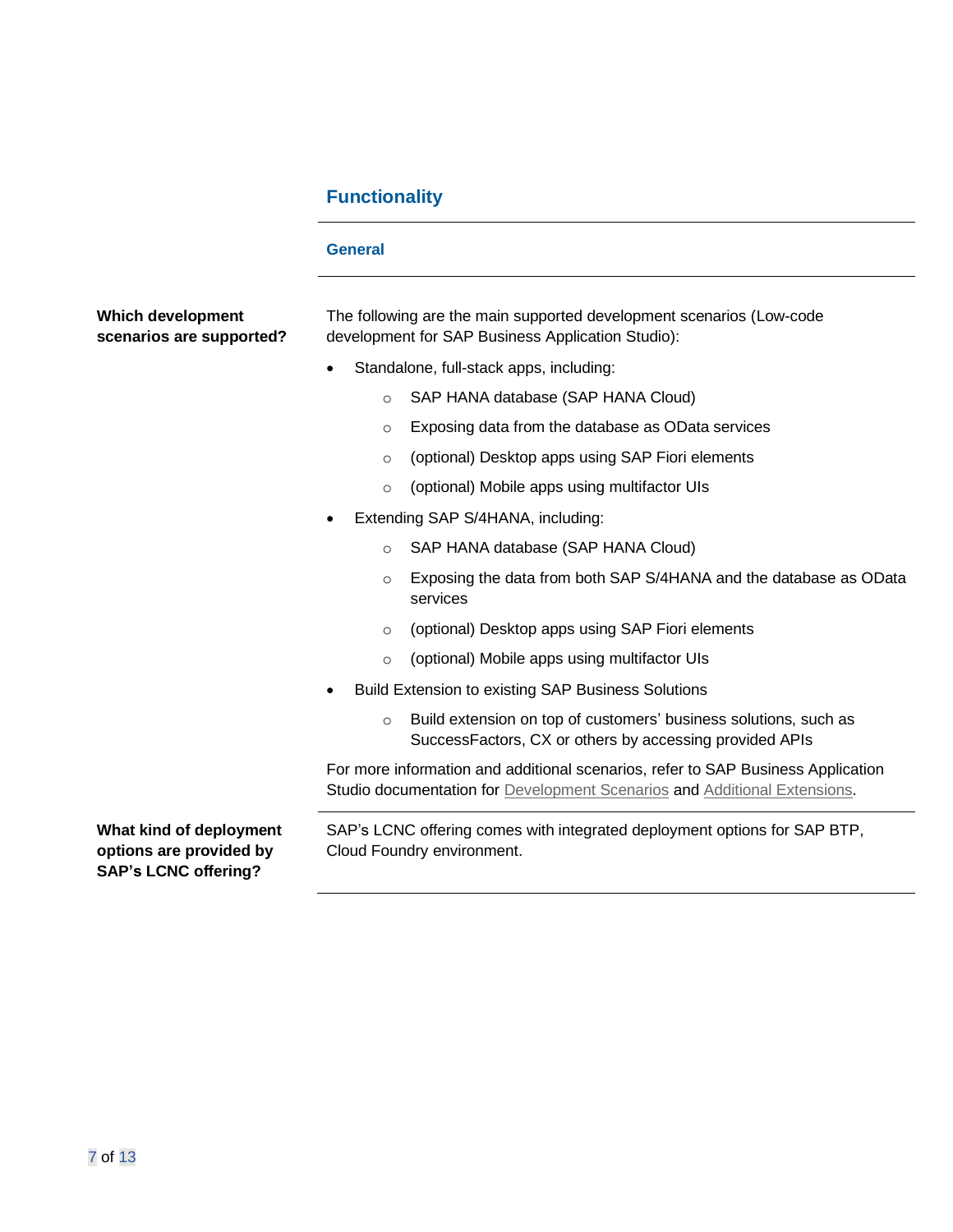## <span id="page-7-1"></span><span id="page-7-0"></span>**SAP AppGyver**

|                                                                                              | <b>Functionality</b>                                                         |  |
|----------------------------------------------------------------------------------------------|------------------------------------------------------------------------------|--|
| What kind of no-code<br>development<br>capabilities come with<br><b>SAP AppGyver?</b>        | Building UIs with components in a drag-and-drop interface<br>$\bullet$       |  |
|                                                                                              | Building logic with flow functions in a drag-and-drop interface<br>$\bullet$ |  |
|                                                                                              | Extendable library of UI components<br>$\bullet$                             |  |
|                                                                                              | Extendable library of flow functions (logic components)<br>$\bullet$         |  |
|                                                                                              | Built-in theme editor                                                        |  |
|                                                                                              | Logical formulas and formula functions                                       |  |
|                                                                                              | Native previewing via the AppGyver Preview app                               |  |
|                                                                                              | Connecting to external data sources                                          |  |
|                                                                                              | Build Service capability for iOS, Android and Web builds                     |  |
| Can you work with any<br>programming language<br>in SAP AppGyver?                            | There is scoped support for scripting logic nodes via JavaScript.            |  |
| Can mobile applications<br>created with SAP<br><b>AppGyver have offline</b><br>capabilities? | Yes                                                                          |  |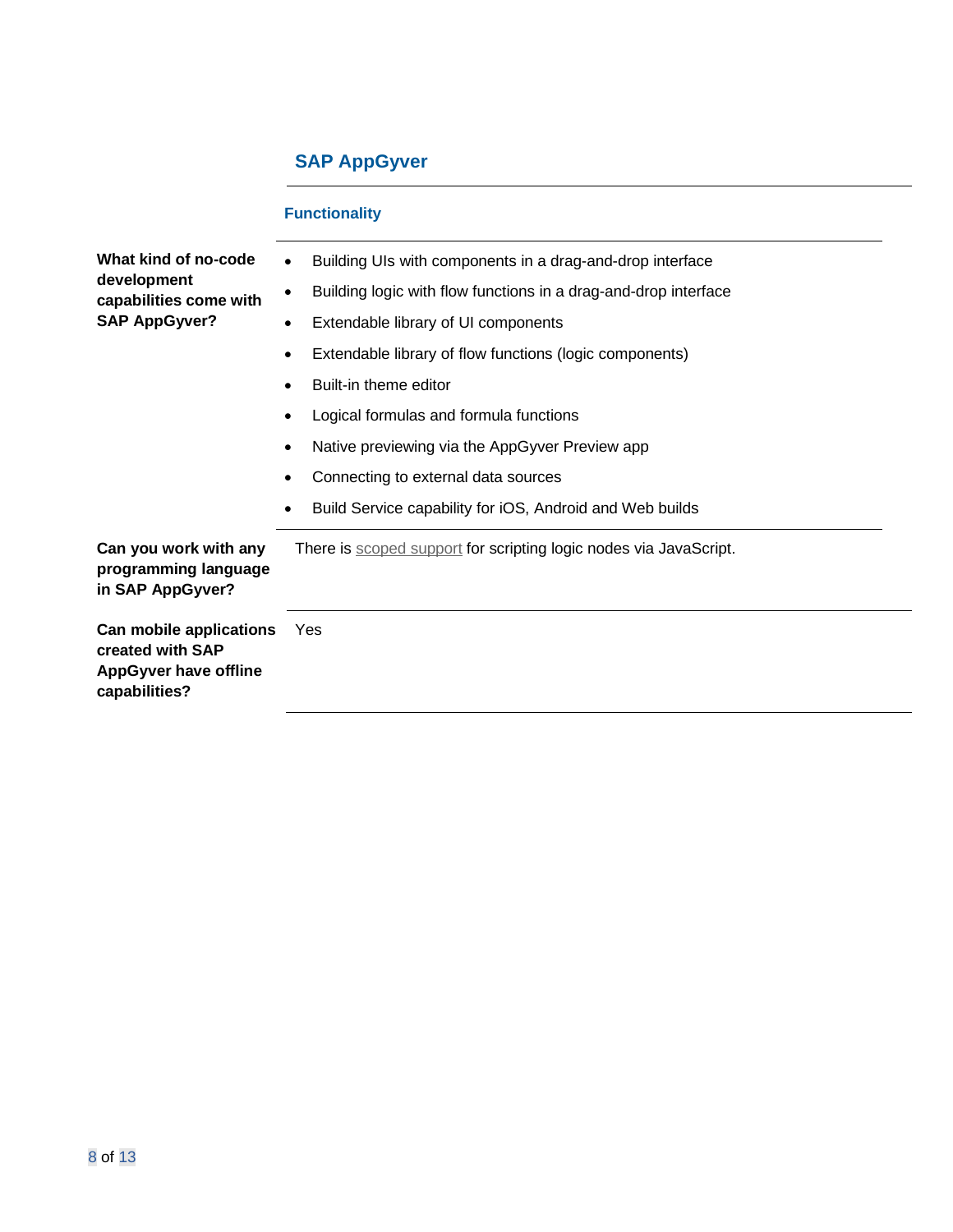## <span id="page-8-0"></span>**SAP Business Application Studio**

Following are the main differences:

### <span id="page-8-1"></span>**General**

**What is the difference between SAP Business Application Studio professional experience and SAP Business Application Studio for low-code development?**

|                                    | <b>SAP Business Application Studio</b><br>professional experience                                                                                                                                                  | <b>SAP Business Application Studio</b><br>for Low-code development                                                                                                             |
|------------------------------------|--------------------------------------------------------------------------------------------------------------------------------------------------------------------------------------------------------------------|--------------------------------------------------------------------------------------------------------------------------------------------------------------------------------|
| Deployment<br>target               | On premise ABAP<br>SAP BTP, Cloud Foundry<br>environment<br>SAP BTP, ABAP environment<br>SAP S/4HANA Cloud                                                                                                         | SAP BTP, Cloud Foundry<br>environment                                                                                                                                          |
| Solution                           | Pre-packaged isolated<br>environments/Dev-spaces<br>("virtual machine on the cloud")<br>with tools and runtimes, tailored<br>per business scenario which<br>provide more control over the<br>environment and code. | Single pre-packaged isolated<br>environment/dev-space ("virtual<br>machine on the cloud") with tools<br>and runtimes, supporting<br>development of full-stack<br>applications. |
| Experience                         | Embraces VS Code experience,<br>providing desktop like<br>experience in the cloud including<br>local test, run & debug, terminal<br>(CLI) access, and superior code<br>editors.                                    | Most of the development is<br>expected to be done using visual<br>tools with the ability to access<br>code editors when needed.                                                |
| Support for<br>various<br>personas | Better support for cloud and<br>full stack developers with<br>superior for Java and node.js<br>coding                                                                                                              | Citizen Developer is the main<br>target persona.                                                                                                                               |
|                                    | Web/mobile developers                                                                                                                                                                                              |                                                                                                                                                                                |
|                                    | Additional personas can be<br>supported with a suited<br>experience per persona                                                                                                                                    |                                                                                                                                                                                |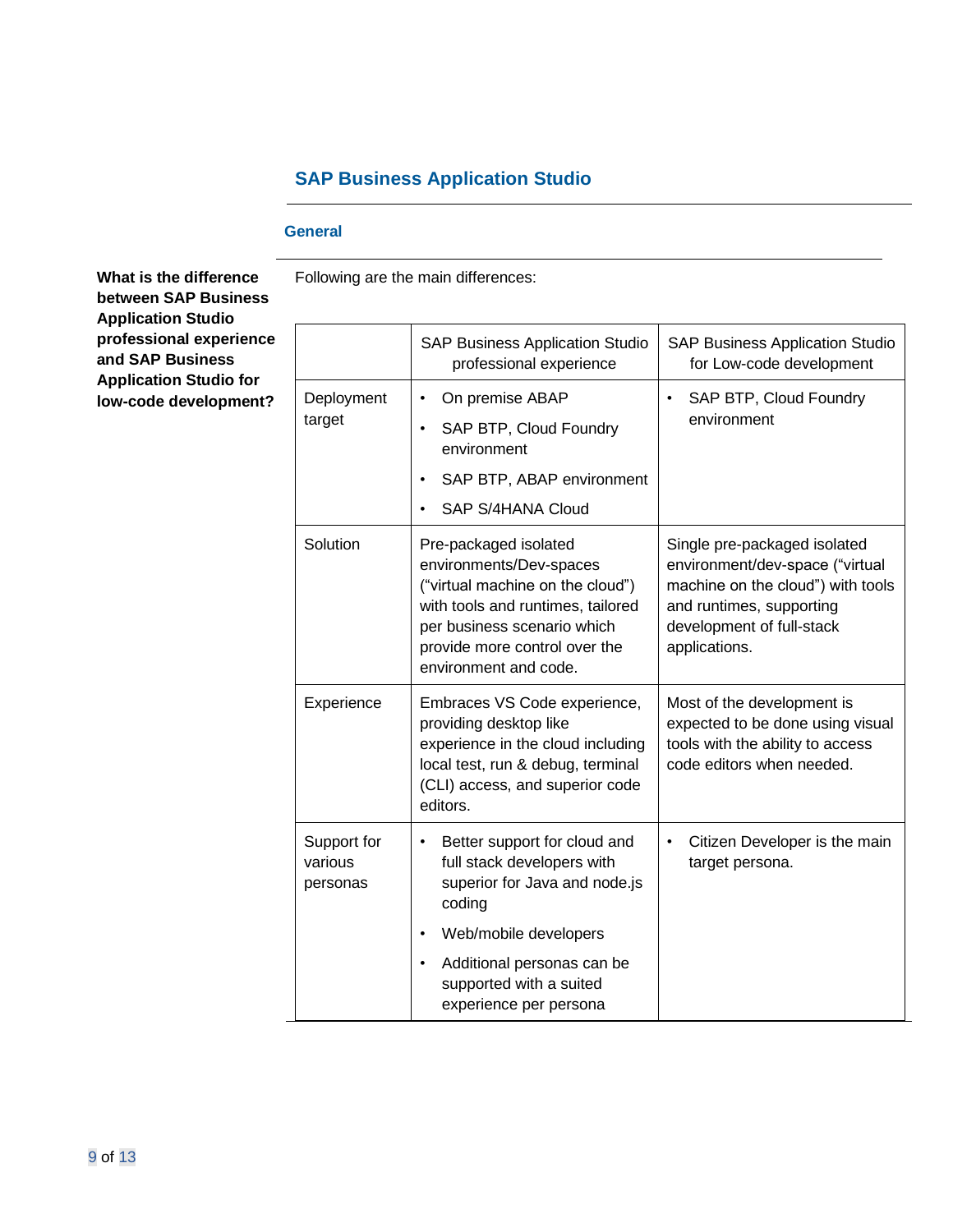**Is it possible to work on the same project from SAP Business Application Studio for Low-code development and SAP Business Application Studio professional experience?**

**Do I have to connect SAP Business Application Studio to my systems?**

Yes, this is possible. A developer can access a project developed with SAP Business Application Studio for Low-code development through the SAP Business Application Studio dev space manager.

Note: Modifying an app developed using Business Application Studio professional experience may result in inability to continue working on the project through the SAP Business Application Studio for Low-code development.

No. SAP Business Application Studio supports a mock service that enables the decoupling of the front-end application development from the server. In addition, it enables application testing without backend connectivity. The mock service supports user provided mock data.

For testing the finalized application, we recommend connecting to your backend system via SAP BTP Connectivity / Cloud Connector.

### <span id="page-9-0"></span>**Functionality**

SAP Business Application Studio for Low-code development offers various visual tools for application development:

- Project home: Create / view / edit / delete project artifacts: database tables, data services, UI, and sample data
- Adding external OData data sources from BAS Service Center
- Wizards for creating desktop and multifactor UIs
- Storyboard: Graphical view of the project that presents the dependency among the projects' artifacts
- Project Explorer view provides tree view of the artifacts in a compact manner
- CDS modeler for databases
- CDS modeler for data services
- Page editor for desktop UIs
- MDK editor for multifactor UIs

**What kind of low-code app development capabilities come with SAP Business Application Studio?**

- o Graphical data modeling
- o Graphical service definition
- o Providing/managing sample data
- o Building UX for cross-channel consumption (mobile, web, others)
- o One-click test and deployment

**What kind of visual development capabilities come with SAP Business Application Studio for Low-code development?**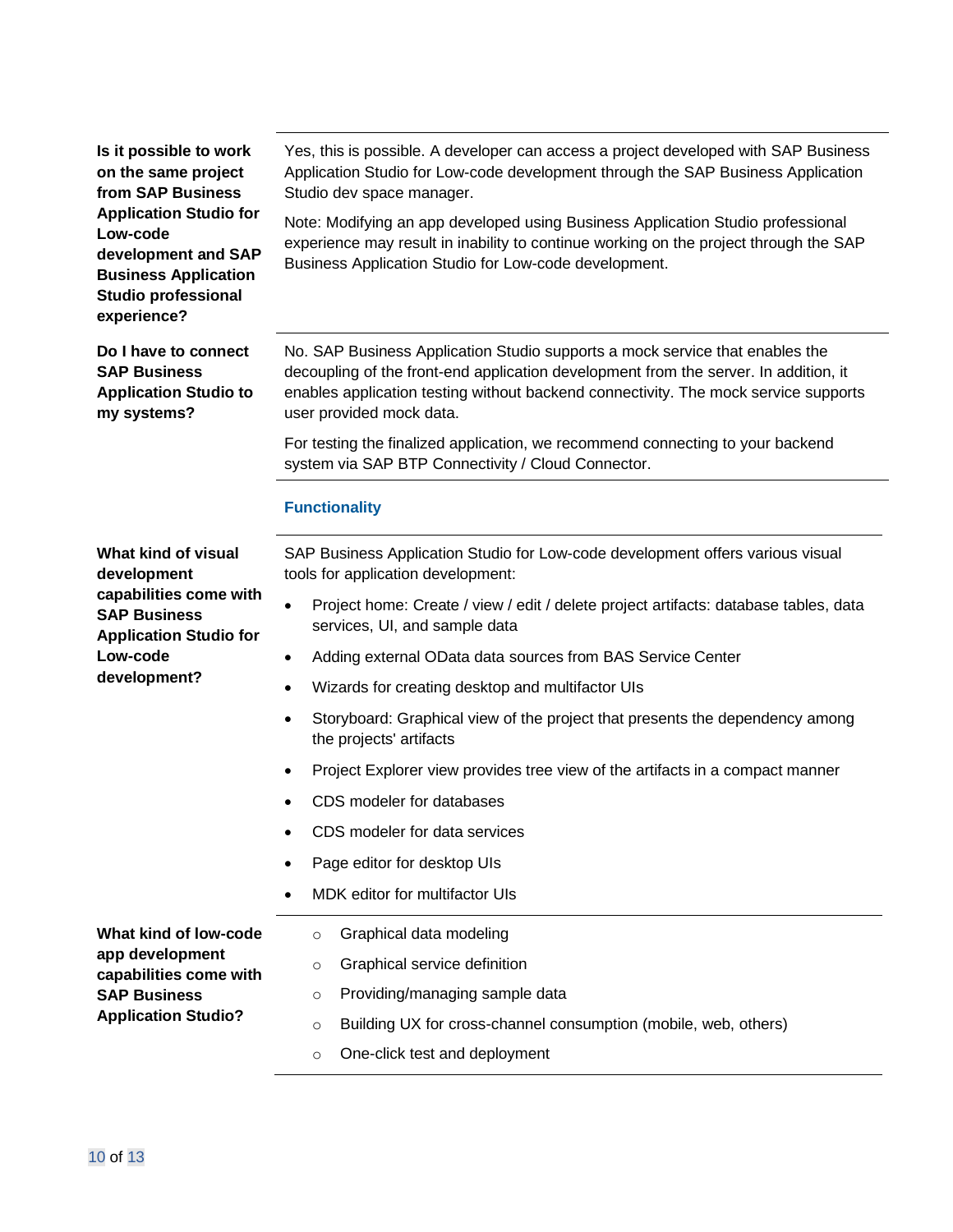**How does team development and version management work in SAP Business Application Studio?**

Version management is based on git.

### <span id="page-10-0"></span>**SAP Fiori development**

| Is it possible to<br>develop applications<br>for on-prem ABAP<br>systems?                             | It is recommended to use the SAP Business Application Studio professional<br>experience (not the SAP Business Application Studio for Low-code development) to<br>develop apps for on-prem ABAP systems.<br>Many customers are using SAP Business Application Studio to develop SAP Fiori<br>Apps for SAP on-premise. The main benefits are wizards and templates to jumpstart<br>the application development, code and graphical editors suited for SAPUI5,<br>connecting to SAP on-premise and cloud for consuming data coming from an OData<br>service, testing tools, build and deploy. In addition, they include tools for adapting<br>(extending) SAP Fiori applications.<br>For more information, see this video and blog on SAP Fiori development for on- |
|-------------------------------------------------------------------------------------------------------|------------------------------------------------------------------------------------------------------------------------------------------------------------------------------------------------------------------------------------------------------------------------------------------------------------------------------------------------------------------------------------------------------------------------------------------------------------------------------------------------------------------------------------------------------------------------------------------------------------------------------------------------------------------------------------------------------------------------------------------------------------------|
|                                                                                                       | premise ABAP system with SAP Business Application Studio.                                                                                                                                                                                                                                                                                                                                                                                                                                                                                                                                                                                                                                                                                                        |
| Can I create<br>adaptation projects<br>(formerly known as<br><b>SAP Fiori extension</b><br>projects)? | It is recommended to use SAP Business Application Studio (not SAP Business<br>Application Studio for low-code development) that supports SAPUI5 adaptation<br>projects, which is part of <b>SAPUI5</b> Flexibility. It is supported for both freestyle<br>applications and SAP Fiori elements applications.                                                                                                                                                                                                                                                                                                                                                                                                                                                      |
|                                                                                                       | SAPUI5 flexibility offers capabilities for developers, key users and end users to adapt<br>SAPUI5 applications. This includes the creation of adaptation projects in SAP<br>Business Application Studio. The prerequisites are given in Create an Adaptation<br><b>Project, the technical prerequisites for the respective apps are described in SAPUI5</b><br>Flexibility: Enable Your App for UI Adaptation. Very few standard apps from SAP are<br>missing these prerequisites and SAP is working on providing these. Until then you<br>can continue to use an extension project in SAP Web IDE, personal edition or in your<br>productive SAP Web IDE Full-Stack.                                                                                            |
|                                                                                                       | For more information, please refer to the following blog.                                                                                                                                                                                                                                                                                                                                                                                                                                                                                                                                                                                                                                                                                                        |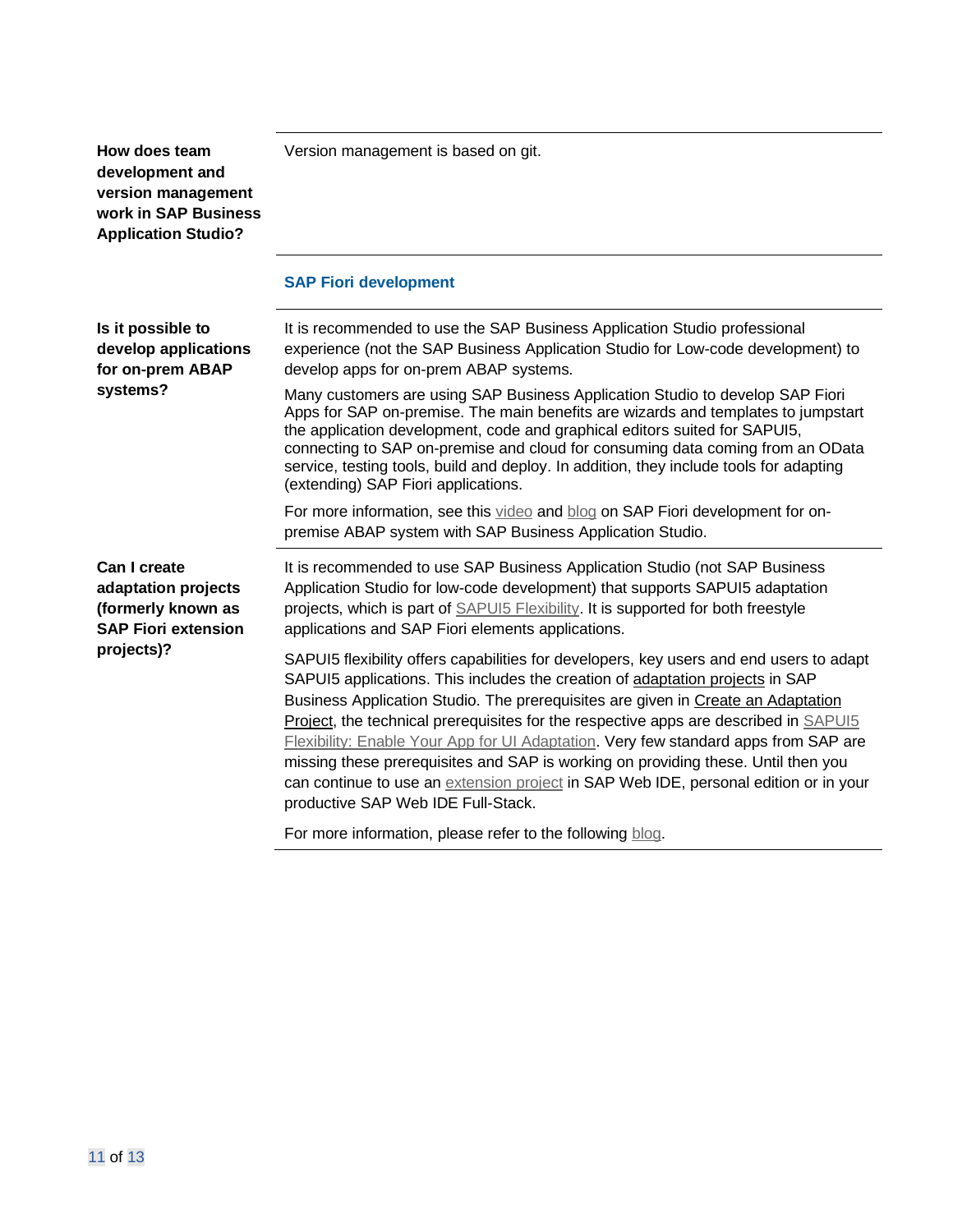# <span id="page-11-0"></span>**Licensing**

| How does licensing work<br>for SAP's LCNC offering? | The following commercial models are available: CPEA (Cloud Platform<br>Enterprise Agreement) and PAYG (Pay-As-You-Go). More information on these<br>models is available here.                                 |  |
|-----------------------------------------------------|---------------------------------------------------------------------------------------------------------------------------------------------------------------------------------------------------------------|--|
|                                                     | For test and evaluation – see the General section of this document.                                                                                                                                           |  |
| Are there dedicated<br>licenses for partners?       | Yes. Partner licenses are available for SAP Business Application Studio and<br>SAP AppGyver.                                                                                                                  |  |
| How is usage calculated?                            | License usage is calculated per SAP BTP Global Account based on unique<br>developers in a calendar month. License usage is calculated separately for each<br>of the components of LCNC.                       |  |
|                                                     | For SAP Business Application Studio, it's based on users. A user is a developer<br>who accessed SAP Business Application Studio at least once within a calendar<br>month.                                     |  |
|                                                     | For SAP AppGyver, it's based on active users. An active user is a developer<br>who either accessed SAP AppGyver or has at least one project in SAP<br>AppGyver within a calendar month.                       |  |
| What plans are available?                           | <b>SAP Business Application Studio</b>                                                                                                                                                                        |  |
|                                                     | The plan allows unlimited number of developers.<br>$\circ$                                                                                                                                                    |  |
|                                                     | Each developer is counted towards the license consumption.<br>O                                                                                                                                               |  |
|                                                     | There is no minimal purchase.<br>O                                                                                                                                                                            |  |
|                                                     | Every developer gets:<br>$\circ$                                                                                                                                                                              |  |
|                                                     | Up to 10 dev spaces. When Low-code development for SAP<br>٠<br>Business Application Studio is used one of the dev spaces is<br>dedicated for Low-code development for SAP Business Application<br>Studio use. |  |
|                                                     | Up to two active dev spaces (from the 10 dev spaces).<br>Е                                                                                                                                                    |  |
|                                                     | SAP AppGyver has one plan - Standard plan.<br>٠                                                                                                                                                               |  |
|                                                     | The plan allows unlimited number of developers.<br>$\circ$                                                                                                                                                    |  |
|                                                     | Each developer is counted towards the license consumption.<br>$\circ$                                                                                                                                         |  |
|                                                     | There is no minimal purchase.<br>$\circ$                                                                                                                                                                      |  |